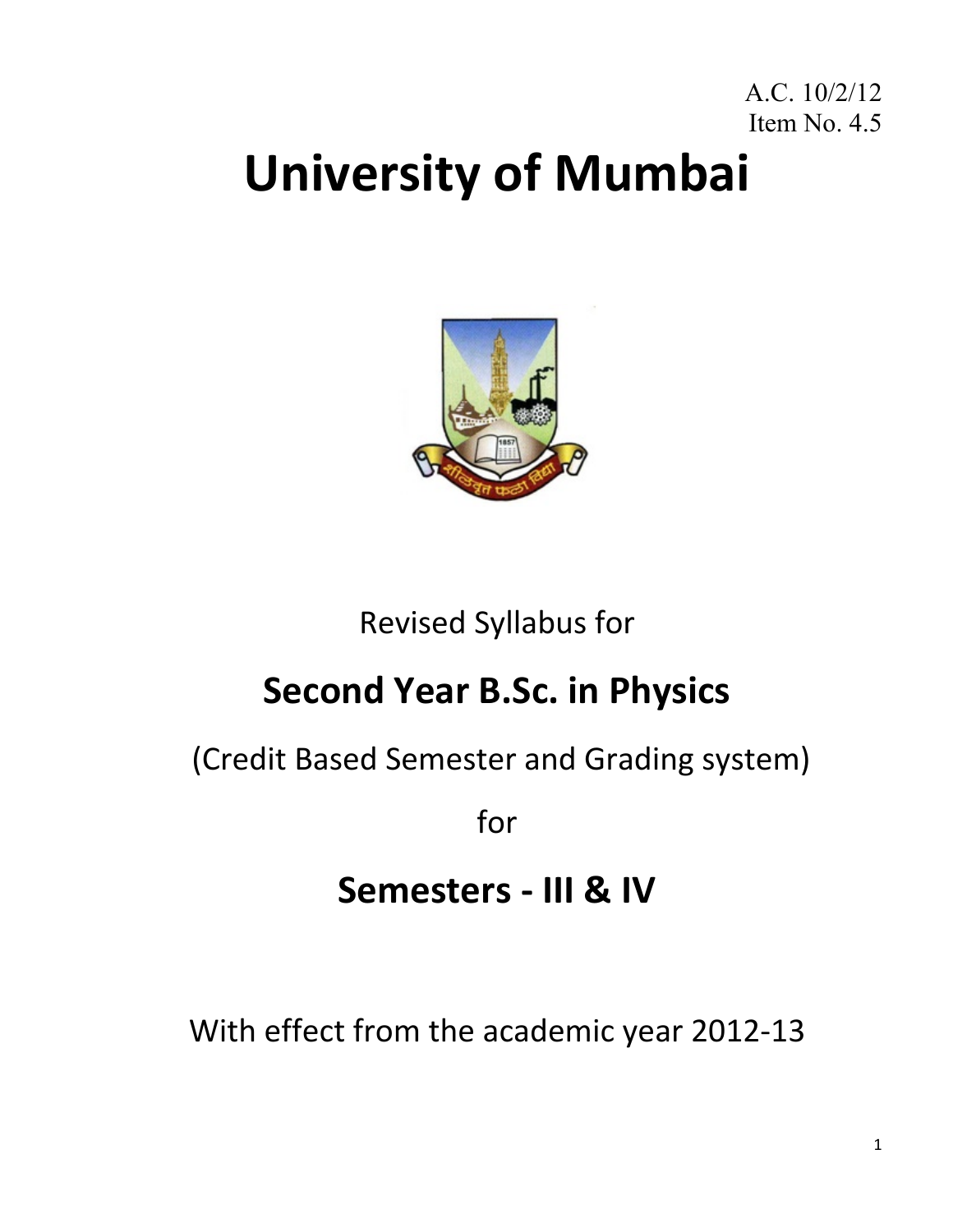### **Revised Syllabus in Physics**

### **Semester Based Credit and Grading System**

### **(Theory & Practical)**

#### **S. Y. B. Sc. 2012 – 2013.**

 The revised syllabus in Physics for the Semester **III** and Semester **IV** will be implemented from the academic year 2012 – 2013. The scheme of examination for the revised course in Physics at the Semester **III** and Semester **IV** Examination will be as per semester based credit and grading system. There will be an internal and external assessment as prescribed by ordinances and regulations. The other details are follows:

| <b>Course code</b> | <b>Title</b>                                            | <b>Credits</b> |
|--------------------|---------------------------------------------------------|----------------|
| <b>USPH301</b>     | Theory of errors and Mechanics                          |                |
| <b>USPH302</b>     | Electricity and magnetism                               | 2              |
| <b>USPH303</b>     | <b>Thermodynamics and Material Science</b>              | $\overline{2}$ |
| USPHP3             | Practical-3                                             | 3              |
|                    |                                                         | Total=09       |
| <b>USPH401</b>     | Optics                                                  |                |
| <b>USPH402</b>     | Electronics                                             | $\mathcal{P}$  |
| <b>USPH403</b>     | Introduction to Theory of Relativity and Wave Mechanics | $\mathfrak z$  |
| USPHP4             | Practical -4                                            | 3              |
|                    |                                                         | Total=09       |

#### **For practical courses USPHP3 and USPHP4:**

|                                                                                 |                                        | Internal | External<br><b>Marks</b> | <b>Credits</b> |  |
|---------------------------------------------------------------------------------|----------------------------------------|----------|--------------------------|----------------|--|
| Practical -I                                                                    | <b>Experiments from</b><br>Group - A   | 20       | 30                       |                |  |
| Practical- II                                                                   | <b>Experiments from</b><br>$Group - B$ | 20       | 30                       |                |  |
| Practical - III                                                                 | <b>Experiments from</b><br>$Group - C$ | 20       | 30                       | 3 credits      |  |
| Total<br><b>Marks</b>                                                           | Practical:                             | 60       | 90                       |                |  |
| 150 to be converted to out of 100 to assign grade for 3 credits<br><b>Total</b> |                                        |          |                          |                |  |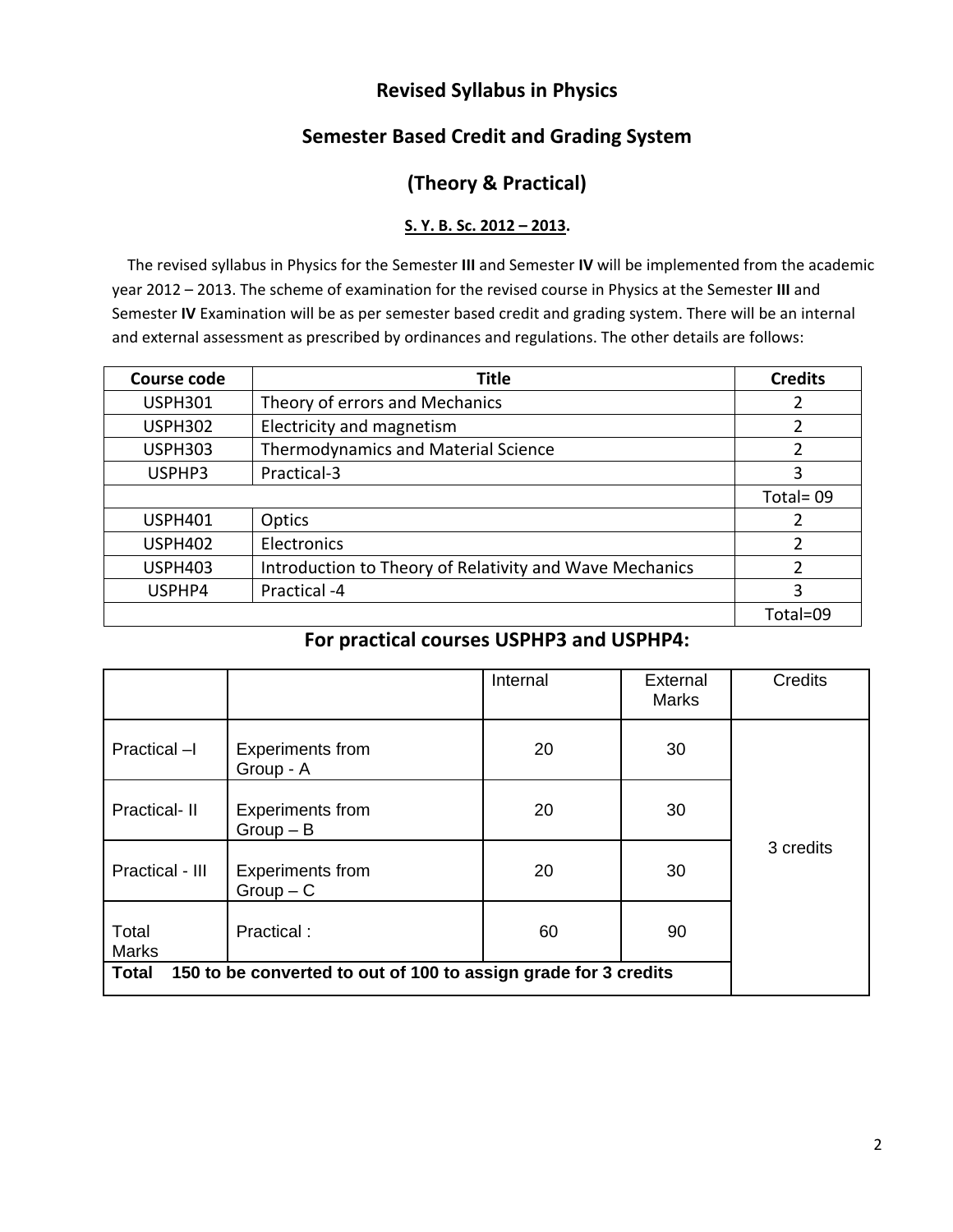#### **Format for Physics Theory**

|        |    |    | Assignment |              |       |          |          |       |       |        |
|--------|----|----|------------|--------------|-------|----------|----------|-------|-------|--------|
|        |    |    |            |              |       |          |          |       |       |        |
| Course | Cr | A1 | A2         | <b>Class</b> | other | Internal | External | Total | Grade | Letter |
|        |    |    |            | <b>Test</b>  |       | 40       | 60       |       | Point | grade  |
|        |    |    |            | 10           |       |          |          |       |       |        |
|        |    | 10 | 10         | 10           | 10    | 16/40    | 24/60    | 100   |       |        |
|        |    | 7  | 8          | 6            | 8     | 29       | 30       | 59    |       |        |
| Ш      | 6  | 6  | 7          | 7            | 8     | 28       | 45       | 73    | 7     | ∩      |
| Ш      |    | 9  | 6          | 7            | 7     | 29       | 50       | 79    |       |        |

### **Format for Physics practical (Each practical will be evaluated out of 50)**

|            |    |                | Practical      |   |      |          |          |       |       |        |
|------------|----|----------------|----------------|---|------|----------|----------|-------|-------|--------|
| Cours      | Cr | P1             | P <sub>2</sub> | J | Viva | Internal | External | Total | Grade | Letter |
| e          |    |                |                |   |      | 20       | 30       | 50    | Point | grade  |
| <b>USP</b> |    | 5              | 5              | 5 | 5    | 8/20     | 12/30    | 20/50 |       |        |
| HP3        |    |                |                |   |      |          |          |       |       |        |
| Gr-A       |    | $\overline{4}$ | 4              | 5 | 3    | 16       | 20       | 36    |       |        |
| Gr-B       | 3  | 4              | 5              | 4 | 4    | 17       | 25       | 42    |       |        |
| Gr-C       |    | 3              | 4              | 5 | 3    | 15       | 26       | 41    |       |        |

### **Scheme of Examination**

The performance of the learners shall be evaluated into two parts. The learner's performance shall be assessed by Internal Assessment with 40% marks in the first part by conducting the Semester End Examinations with 60% marks in the second part. The allocation of marks for the Internal Assessment and Semester End Examinations are as shown below:-

### **( a ) Internal assessment i)Theory 40 %**

| Sr No          | Evaluation type                                                                                                                                       | <b>Marks</b> |
|----------------|-------------------------------------------------------------------------------------------------------------------------------------------------------|--------------|
|                | Two Assignments/Case study/Project                                                                                                                    | 20           |
| $\overline{2}$ | One class Test (multiple choice questions objective)                                                                                                  | 10           |
| 3              | Active participation in routine class instructional<br>deliveries (case studies/ seminars//presentation)                                              | 05           |
| 4              | Overall conduct as a responsible student, mannerism<br>and articulation and exhibit of leadership qualities in<br>organizing related academic actives | 05           |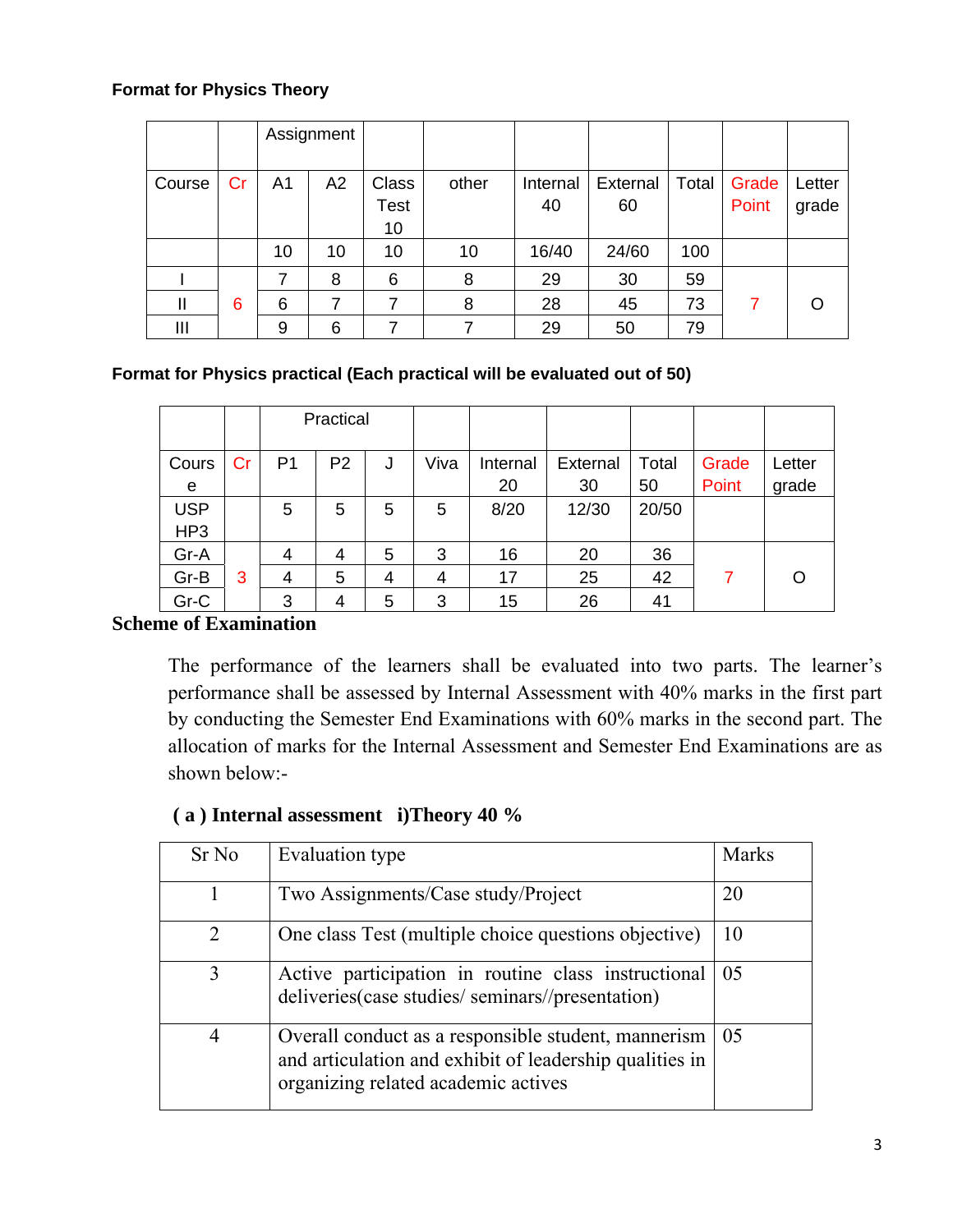| Sr No | Evaluation type                                                                                | <b>Marks</b> |
|-------|------------------------------------------------------------------------------------------------|--------------|
|       | Two best practicals, test on pract, skill/demo expt, 10<br>error calculations, graph plotting. |              |
|       | Journal                                                                                        |              |
|       | Viva                                                                                           |              |

#### **Semester III**

#### **USPH301: Theory of errors and Mechanics**

Unit-I (15 Lectures)

Theory of errors: Significant Digits – Dropping of non-significant digits, Rounding of numbers, Absolute and relative errors, relative errors and significant digits, errors o computation, Accuracy of a function.

Elementary theory of errors: Introduction, various kinds of errors, Different ways of measuring random errors, Uncertainty and Significant digits, fractional uncertainty and significant digits, significance of uncertainty.

The estimation of errors: The normal distribution, The average or mean value of measurements, average errors, the average or mean value of measurements, average errors, standard errors, probable errors, The practical determination of errors an Peter's formula (Without proof), error in single measurement, the error in the mean, reliability of measurement.

**JCP:** 1.2, 1.3, 1.4, 1.5, 1.6, 2.1, 2.2, 2.3, 2.7, 2.7(a), 2.9, 3.4, 3.5, 3.6, 3.6(a), 3.6(b), 3.10, 3.10(a), 3.11.

#### Unit-II (15 Lectures)

Damped Vibrations: Decay of free vibrations of a simple harmonic oscillator due to the damping force proportional to the first power of velocity, types of damping,

Energy of a damped oscillator, logarithmic decrement, relaxation time and quality factor.

**HP :** 9.3, 9.4.

Forced vibration and resonance: Forced damped harmonic oscillator, special cases: low driving frequency, high driving frequency, Resonance. Quality factor of a driven oscillator.

#### **HP: 9.6, 9.7.**

Compound pendulum: Expression for period, maximum and minimum time periods, Centres of suspension and oscillations, Reversible compound pendulum, Kater's reversible pendulum. Advantages of a compound pendulum over a simple pendulum.

#### **HP: (pages 279 to 289)**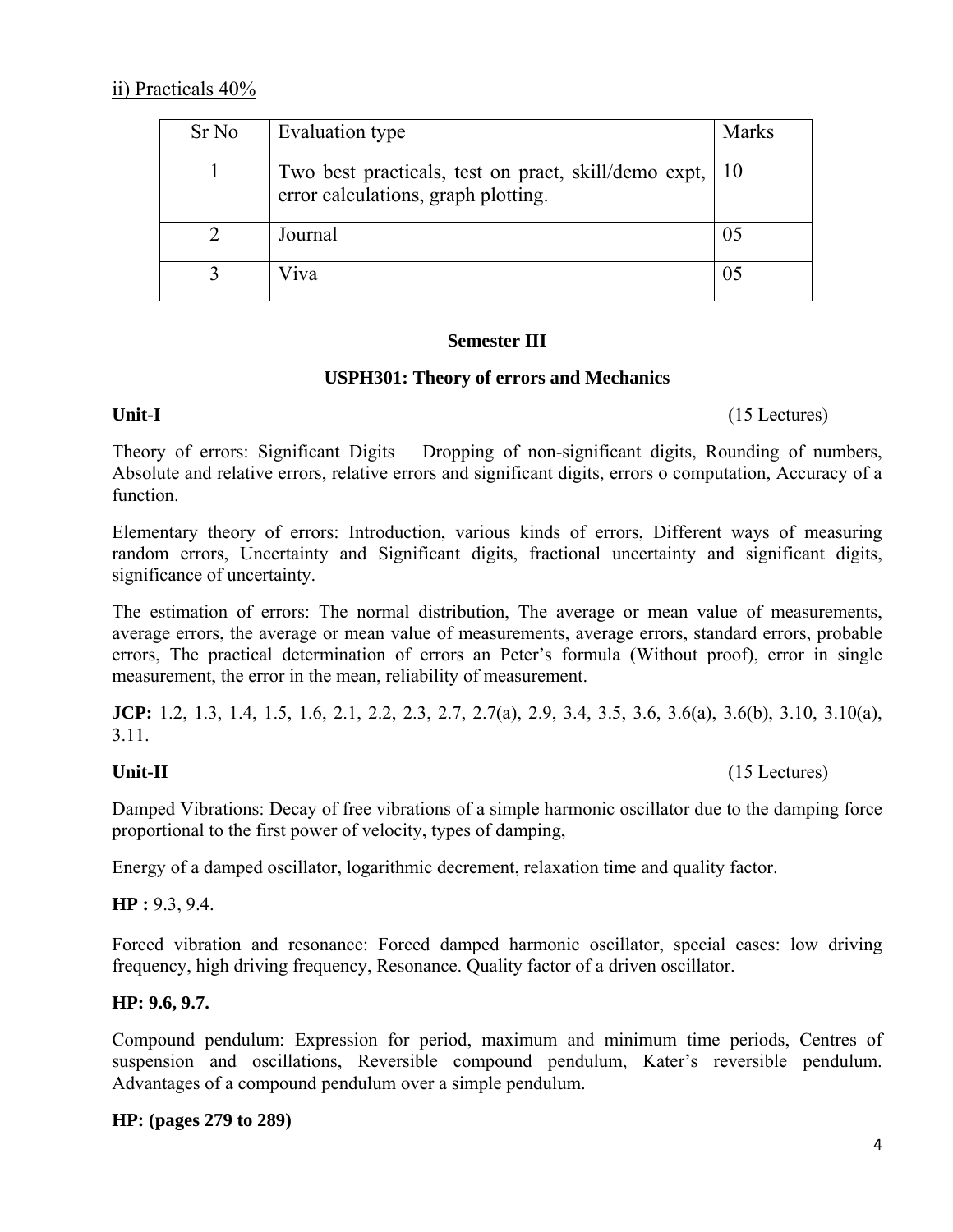Collisions: Introduction, types of collisions, laboratory and centre of mass syems, relationship between displacements and velocities, relationship between angles.

#### **H.P.: 7.1, 7.3, 7.3.1, 7.3.2.**

Bending of beams: bending moment, Basic assumptions for theory of bending, cantilever, beam supported at its ends and loaded in the middle, I-section girders, determination of Y by bending, Determination of elastic constants by Searle's method.

#### **BS: 10.16, 10.17, 10.18, 10.19, 10.20, 10.22, 10.23, 10.26.**

*[Note: A good number of numerical examples are expected to be covered during the prescribed lectures.]* 

#### **References :**

JCP. : The theory of errors in Physical Measurements J. C. Pal, New Central Book agency, Reprint 2008.

H. P. : Mechanics – H. S. Hans and S. P. Puri, Tata McGraw Hill  $(2^{nd} Ed.)$ 

B. S. : Mechanics and Electrodynamics. – Brij Lal, N. Subramanyam, Jivan Seshan, S. Chand (Revised and Enlarged Edition 2005)

#### **Additional References:**

1. Fundamental of Vibrations and Waves. S P Puri. (Tata Mc Graw Hill)

2. Mechanics – K R Symon : [Addition & Wesley  $(3<sup>rd</sup> Ed)$ ]

3. Mechanics – D. S. Mathur (S Chand  $&$  Co.)

4. Text book of Mechanics: Bhargava and Sharma.

5. Error of observation and their treatment – J Topping (Institute of Physics Monographs for students Series.)

6. An introduction to error Analysis: John R Taylor, University Science Books: Mill Valley California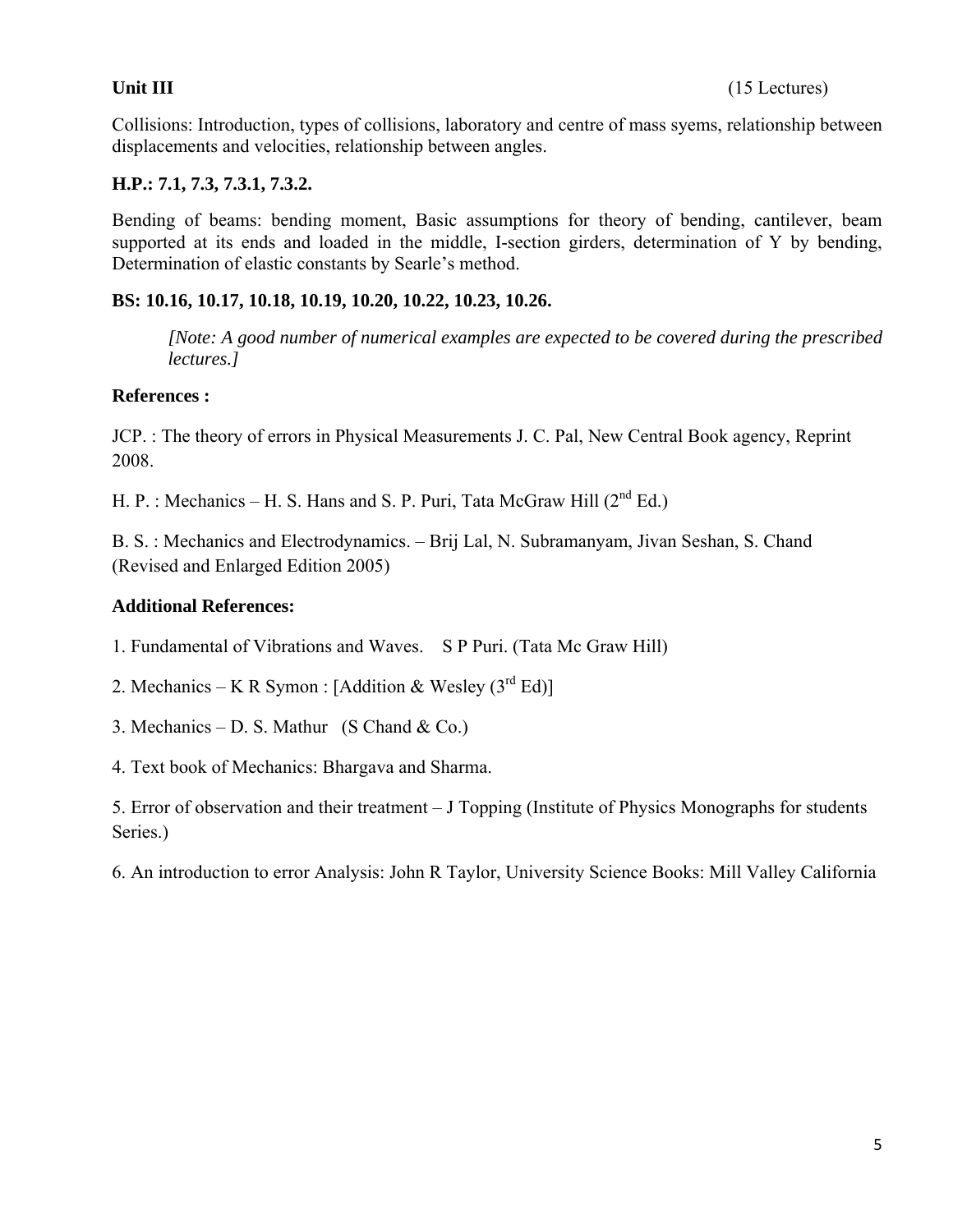### **USPH302: Electricity and Magnetism**

### Unit I (15 Lectures)

Triple products, the ∇ operator, the gradient, divergence and the curl, product rules. The fundamental theorem of gradient divergence and curl, spherical polar coordinates, cylindrical co-ordinates, one dimensional and three dimensional Dirac- delta function.

#### **DG: 1.1.3, 1.2.2 TO 1.2.6, 1.3.3, 1.3.4, 1.3.5, 1.4.1, 1.4.2, 1.5.2, 1.5.3.**

#### **Unit II** (15 Lectures)

- 1. The work done in moving a charge, the energy of a point charge distribution, the energy of continuous charge distribution, comment on electrostatic energy.
- 2. The Biot-Savart law, applications of Biot- Savart law:

Magnetic field due to a current carrying straight wire, circular loop, Helmholtz coils and solenoid.

**DG: 1) 2.4.1 TO 2.4.4** 

**CR: 2) 8.7, 8.8** 

#### **Unit III** (15)

Lectures)

Charged particle dynamics

Kinetic energy of a charged particle in an electric field, motion of a charged particle in a constant electric field, Charged particle in an alternating electric field, Force on a charged in a magnetic field. Charged particle in a uniform and constant magnetic field. The cyclotron.

Motion of a charged particle in combined electric and magnetic field:

Case I: Parallel electric and magnetic field

Case II: Crossed electric and magnetic field

Velocity selector

### **HP:13.1, 13.2, 13.3, 13.4, 13.5,13.5.1,13.6, 13.6.1**

*[Note: A good number of numerical examples are expected to be covered during the prescribed lectures.]* 

#### **References:**

- 1. HP : Mechanics HS. Hans and S. P. Puri Tata Mc. GrawHill  $(2^{nd} Ed.)$
- 2. DG : Introduction to Electrodynamics David J. Griffiths Prentice Hall India (EEE)  $3^{\text{rd}}$  Ed.
- 3. CR : Electricity and Magnetism D. Chattopadhyay and P. C. Rakshit Books and allied (P) Ltd. Reprint  $2000 (4<sup>th</sup> Ed.)$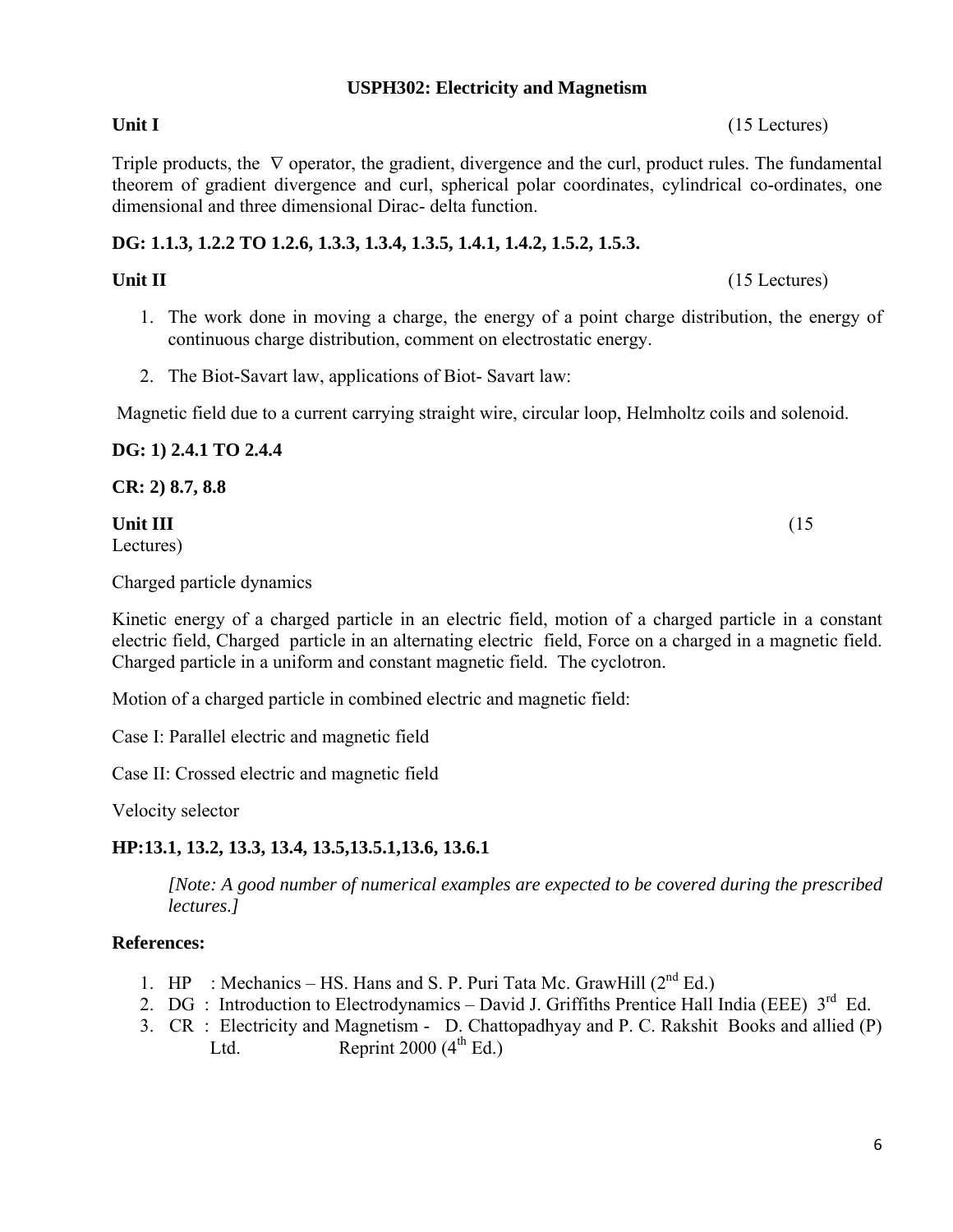#### **Additional References:**

UNIT-I : Introduction to Electrodynamics, Z. Capri and P. V. Panat (Narosa Pub. House)

UNIT–II: Mechanics and Electrodynamics, Brij Lal, Subramanyam, Jivan Sesan, (S. Chand) (Revised & Enlarged ED. 2005)

#### **USPH303: Thermodynamics and Material Science**

Reversible and irreversible process, Heat engines, definition, of efficiency, Carnot's ideal heat engine, Carnot's cycle, effective way to increase efficiency, Carnot's engines and refrigerator, coefficient of performance, second law of thermodynamics, Carnot's theorem, Clapeyron's latent heat equation using Carnot's cycle and its applications

Steam engine, Otto engine, petrol engine, diesel engine

#### **BS: 1) 4.20 TO 4.29, 6.11**

#### **BS: 2) 4.30 TO 4.33**

Concept of entropy, Change in entropy in adiabatic process, Change in entropy in reversible cycle, Principle of increase of entropy, Change in entropy in irreversible process.

T-S diagram, Physical significance of Entropy, Entropy of a perfect gas, Kelvin's thermodynamic scale of temperature, (Omit alternative method using Carnot cycle), The size of a degree, Zero of absolute scale, Identity of a perfect gas scale and absolute scale.

Third law of thermodynamics, Zero point energy, Negative temperatures (not possible), Heat death of the universe.

#### **BS: 5.1 TO 5.9, 5.11 TO 5.18**

#### Unit III **and Contract Contract Contract Contract Contract Contract Contract Contract Contract Contract Contract Contract Contract Contract Contract Contract Contract Contract Contract Contract Contract Contract Contract C**

Material Science:

Classification and selection of materials: Classification of materials, organic, inorganic and biological materials, semiconductor materials, current trends and advances in materials. Material structure and examination, selection of materials.

Crystal geometry and structure: Crystals, single crystal, Whiskers, lattice point and space lattice. Unit cell, primitive cell, Atomic radius, Density of crystal, Direction lattice planes, Miller indices, Interplanar spacing, Crystal planes in cubic unit cell, common planes in simple cubic structure. Coordination number, Crystal growth.

#### **KK: CHAPTER 1(3 TO 9)**

#### **KK CHAPTER 3 (1 TO 18, 33)**

7

Unit II (15 Lectures)

Unit I (15 Lectures)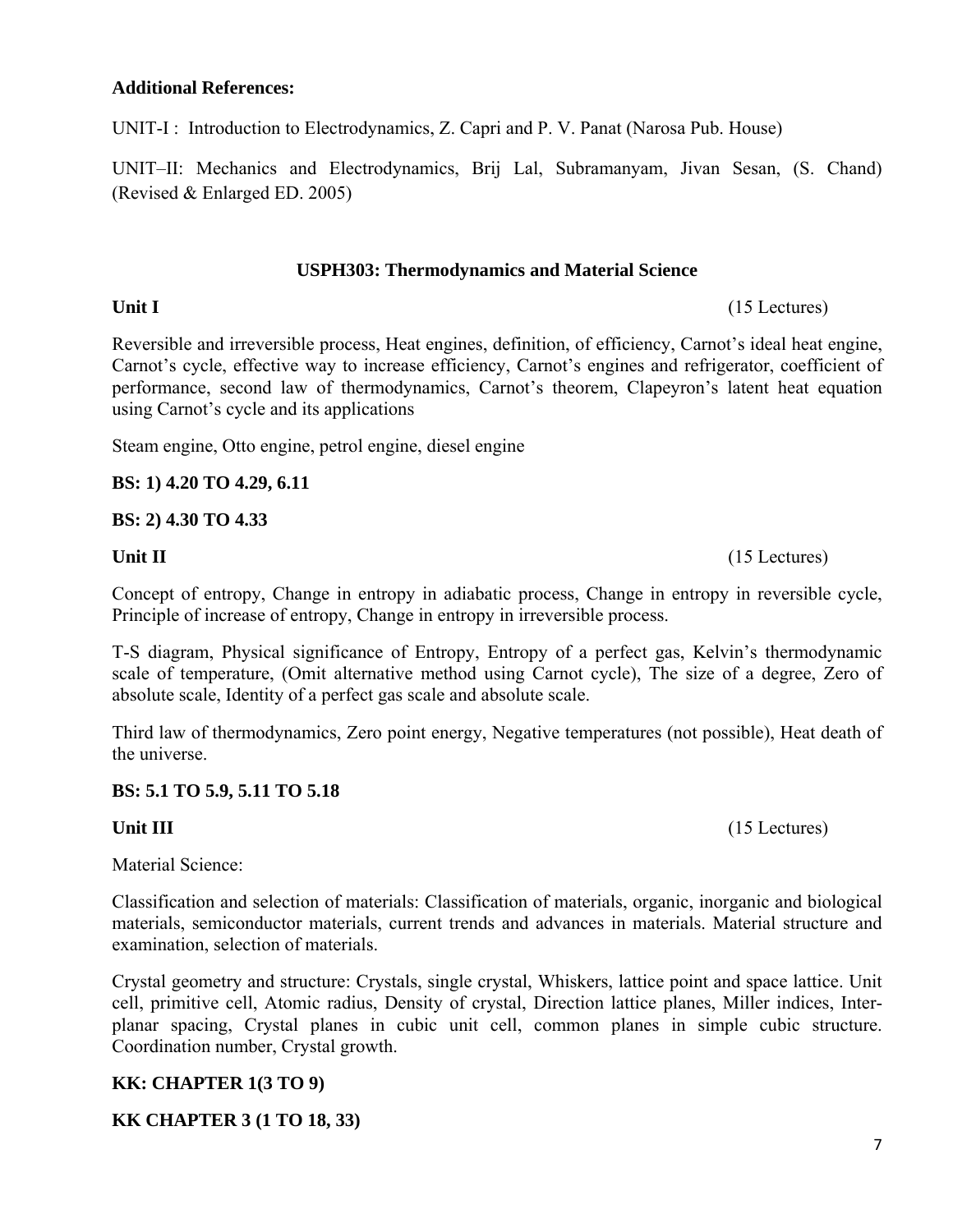*[Note: A good number of numerical examples are expected to be covered during the prescribed lectures.]* 

#### **References:**

1. BS : Heat, Thermodynamics and statistical Physics- Brij Lal, Subrahmanyam, Hemne (S. Chand

(Revised Multicoloured Ed. 2007)

2. KK : Material Science – S. K. Kakani and Amit Kakani, New Age International (P) Ltd. – Reprint 2004.

#### **Additional References :**

#### **UNIT - I and II**:

|                                                        | 1. Basic Thermodynamics – Evelyn Guha (Narosa Publications) |  |  |  |  |
|--------------------------------------------------------|-------------------------------------------------------------|--|--|--|--|
| 2. Thermal Physics                                     | - Philip M. Morse (W. A. Benjamin Inc, New Yark)            |  |  |  |  |
| 3. Heat $&$ Thermodynamics – Robert and Miller (E LBS) |                                                             |  |  |  |  |
| 4. A treatise of Heat                                  | - Saha and Srivastava.                                      |  |  |  |  |

### **UNIT – III**

1. Solid State Physics: Ajay Kumar Saxena. Macmillian India Ltd. (2006 Ed)

2. Material Science: R. S. Khurmi & R. S. Sedha (S. Chand & Co. Ltd.)  $5<sup>th</sup>$  Rev. & Enlarged Ed-2007.

3. Material Science and Metallurgy – O P Khanna- Dhanpat Rai Publication (XI Reprint)

4. Modern Physics: Hans. C. Chanian – Prentice – Hall of India.

5. Atomic Physics: D S Murty, V. Laxminarayana, Bangar Raju. Tata Mc. Graw Hill Publication co. Ltd.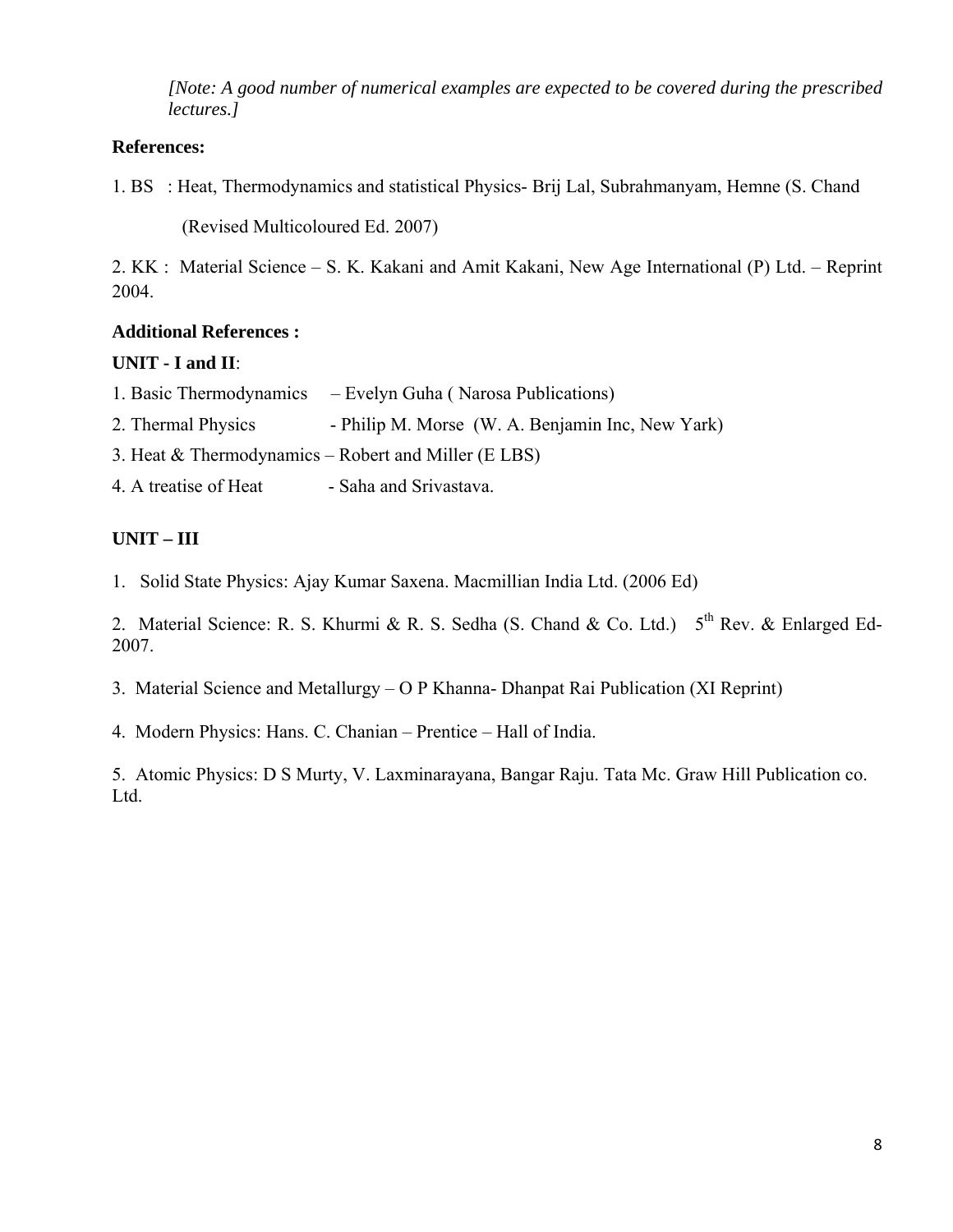#### **Revised Practical course: USPHP3: Regular Experiments:**

#### **Group A**

- 1 Surface tension by Jaeger's Method.
- 2 Bar pendulum: determination of g.
- 3 Resonance pendulum.
- 4 Y by bending.
- 5 Searle's experiment : determination of Y and η
- 6 Logarithmic decrement

#### **Group B**

- 7 CE amplifier: determination of bandwidth
- 8 CE amplifier : variation of gain with load
- 9 Wein bridge oscillator (transistorised).
- 10 Colpitt's oscillator.
- 11 Half adder and full adder (7486, 7408)
- 12 Study of MS-JK flip flop and divide by 2 counter.

#### **Group C**

- 13 Bridge rectifier : Ripple , Load regulation. ( with and without C filter)
- 14 Figure of merit of a mirror galvanometer
- 15 LCR transients
- 16 C1/C2 by de- Sauty's method
- 17 Passive low pass filter
- 18 Passive high pass filter

#### **Skill experiments:**

- 1. Wiring of a simple circuit using bread board
- 2. Use of oscilloscope
- 3. Travelling microscope ( radius of capillary)
- 4. Spectrometer: mean μ of yellow doublet of mercury source.
- 5. Component testing, colour code of resistors, capacitors etc.
- 6. Drawing of graph on semi logarithmic / logarithmic scale.

Question paper for each course for the semester end examination will consist of four questions, out of which first three questions will be one each on each unit with internal option, fourth question is to be set on all the three units with internal option and should be of objective nature. Each question will be of 20 to 23 marks with internal options. All four questions in a paper are compulsory carrying 60 marks. The duration of each paper will be 2 hours.

For practical examination the learner will be examined in **three experiments** (one from each group). Each experiment will be of one and half hour duration. Minimum **3** from each group and in all minimum **12** experiments and all the skill experiments are required to be completed compulsorily. Students are required to report all these experiments in the journal. The learner be evaluated at the time of viva voce on the basis of regular experiments and skill experiments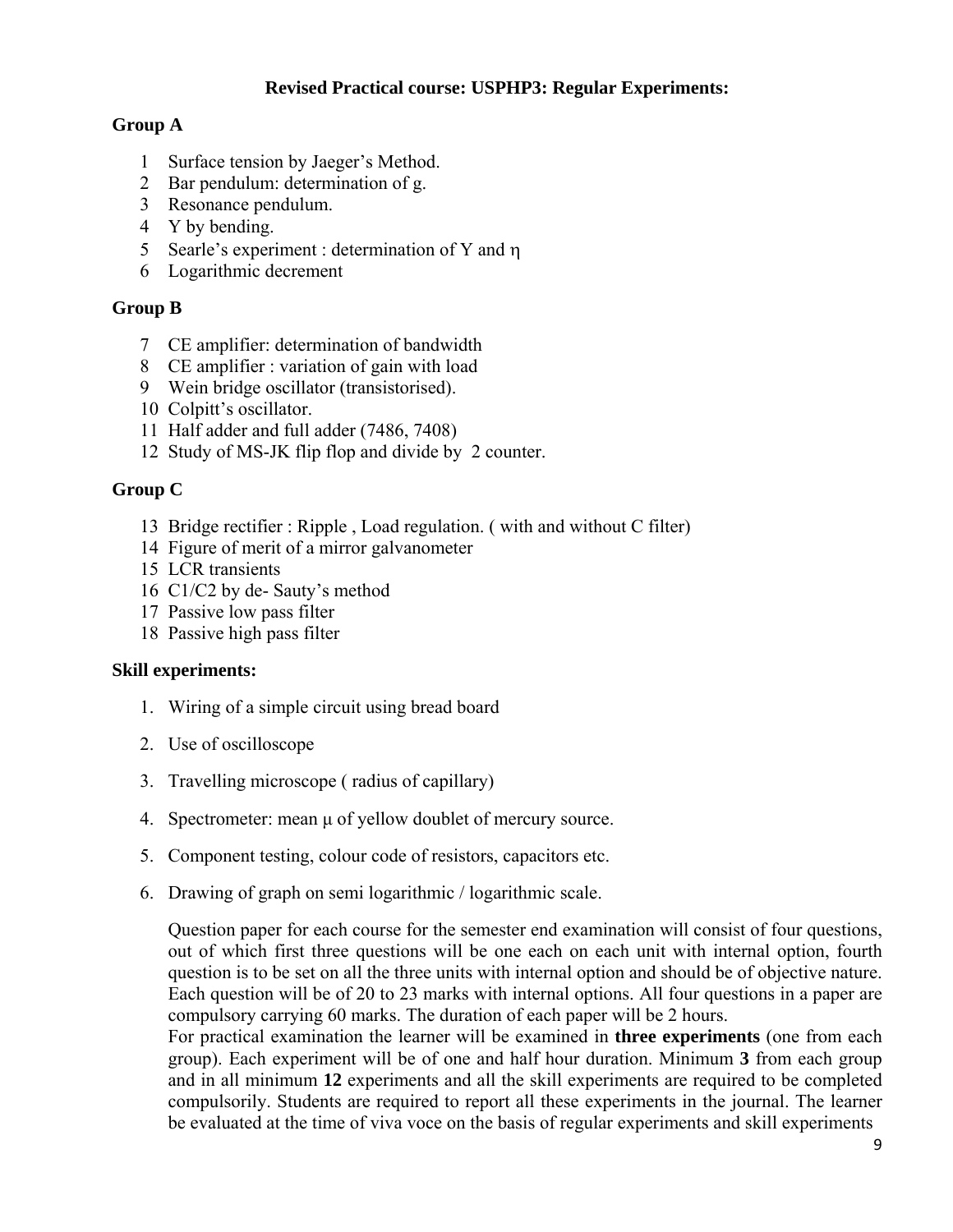A learner will be allowed to appear for the semester end practical examination only if the candidate submits a certified journal of Physics or a certificate that the learner has completed the practical course of Physics **Semester III** as per the minimum requirements.

#### **REFRENCES**

1. Advanced course in Practical Physics D. Chattopadhya, PC. Rakshit & B. Saha. (6<sup>th</sup> Edition) Book & Allied Pvt. Ltd.

2. BSc Practical Physics – Harnam Singh S. Chand & Co. Ltd. – 2001

3. A Text book of advanced Practical Physics – Samir Kumar Ghosh, New Central Book Agency –  $(3<sup>rd</sup>$  edition)

4. B Sc. Practical Physics – CL Arora ( $1<sup>st</sup>$  Edition ) – 2001 S. Chand & Co. Ltd.

5. Practical Physics – CL Squires – ( $3<sup>rd</sup>$  Edition) Cambridge University Press.

6. University Practical Physics – D C Tayal. Himalaya Publication.

7. Advanced Practical Physics – Worsnop & Flint.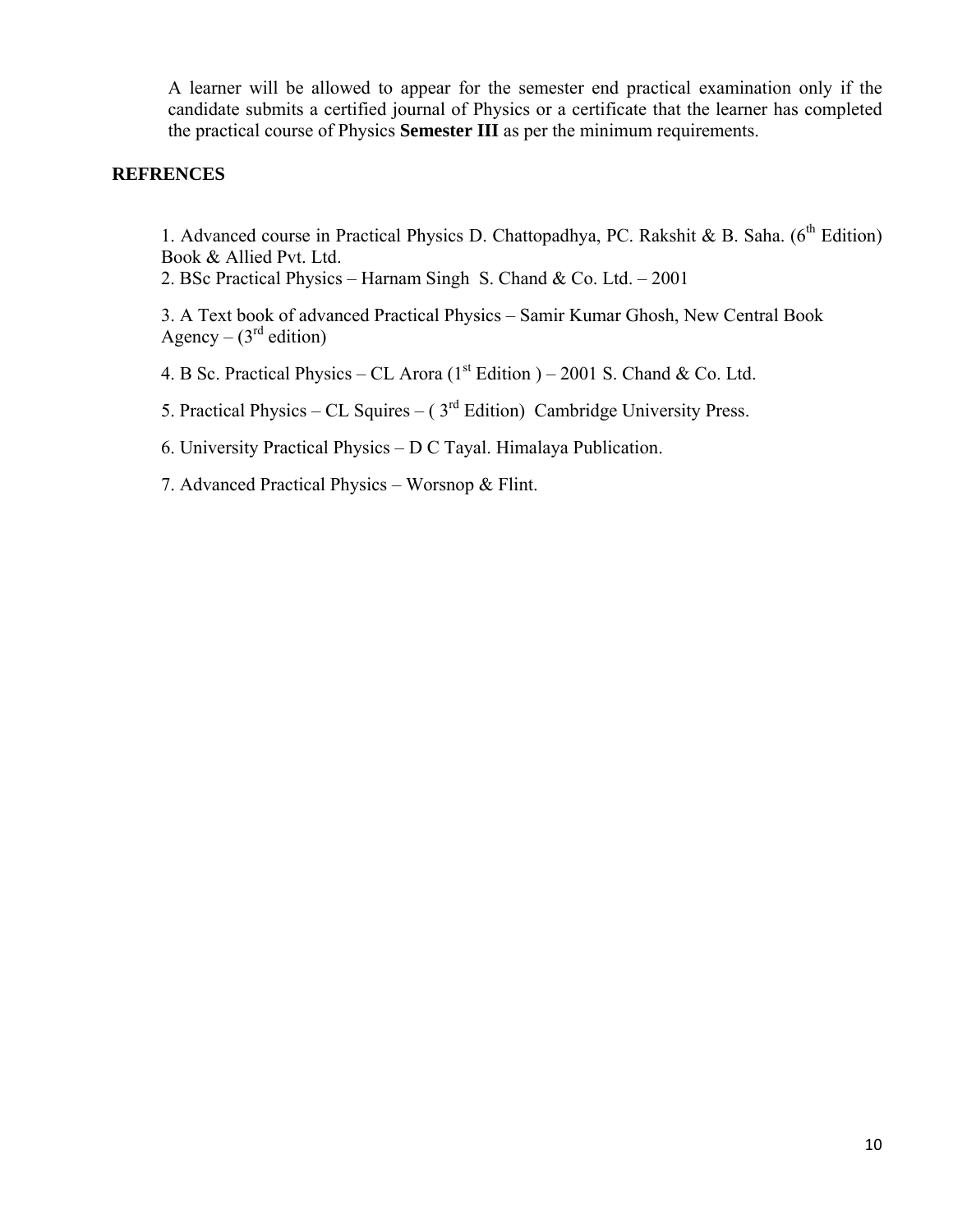11

#### **SYBSc PHYSICS**

#### **Semester IV**

#### **USPH401: Optics**

**UNIT I** (15 Lectures)

Polarization: Introduction, The wire grid polarizer and a Polaroid, polarization by reflection, polarization by double refraction, Malus' law, Superposition of two disturbances, the mathematical analysis, the phenomenon of double refraction, quarter wave plates and half wave plates.

#### **AG: 19.1, 19.2.1, 19.2.2, 19.2.3, 19.3, 19.4, 19.4.1, 19.5, 19.6.**

Diffraction:

Fresnel's diffraction: Introduction, Huygen's-Fresnel's theory, Fresnel's assumptions, Distinction between interference and diffraction, Fresnel and Fraunhoffer types of diffraction, diffraction due to single edge, position of maximum and minimum intensity, intensity at a point inside a geometrical shadow, diffraction due to a narrow slit, diffraction due to narrow wire.

Fraunhoffer diffraction: introduction, Fraunhoffer diffraction at a single slit, intensity distribution in diffraction pattern due to single slit, Frounhoffer diffraction due to double slit, distinction between single slit and double slit diffraction patterns, plane diffraction grating, theory of plane transmission grating, width of principal maxima, prism and grating spectra.

#### **SBA: 17.1, 17.2, 17.3, 17.6, 17.7, 17.10, 17.10.1, 17.10.2, 17.11, 17.12, 18.1, 18.2, 18.2.1, 18.4, 18.4.2, 18.7, 18.7.1, 18.7.2, 18.7.8(I to vi)**

### **Unit III** (15)

Lectures)

Michelson Interferometer: principle, construction, working, circular fringes, localised fringes, Visibility of fringes. Applications of Michelson interferometer, a) measurement of wavelength b) Determination of the difference in wavelengths of two waves c) Thickiness of thin transparent sheet. d) Standardization of metre.

Fabry-Perot interferometer and etalon: Formation of fringes, determination of wavelength, Measurement of difference in wavelength.

### **SBA: 15.7, 15.7.1 to 15.7.7, 15.8, 15.8.1 o 15.8.3, 15.8.5, 15.12, 15.12. to 15.12.3**

Resolving Power: introduction, Raleigh's criterion, resolving power of optical instruments, criterion for resolution according to Lord Rayleigh's, Resolving power of telescope, resolving power of a prism, resolving power of a plane transmission grating.

### **SBA:19.1, 19.2, 19.5, 19.6, 19.7, 19.11, 19.12.**

*[Note: A good number of numerical examples are expected to be covered during the prescribed lectures].* 

Unit II (15 Lectures)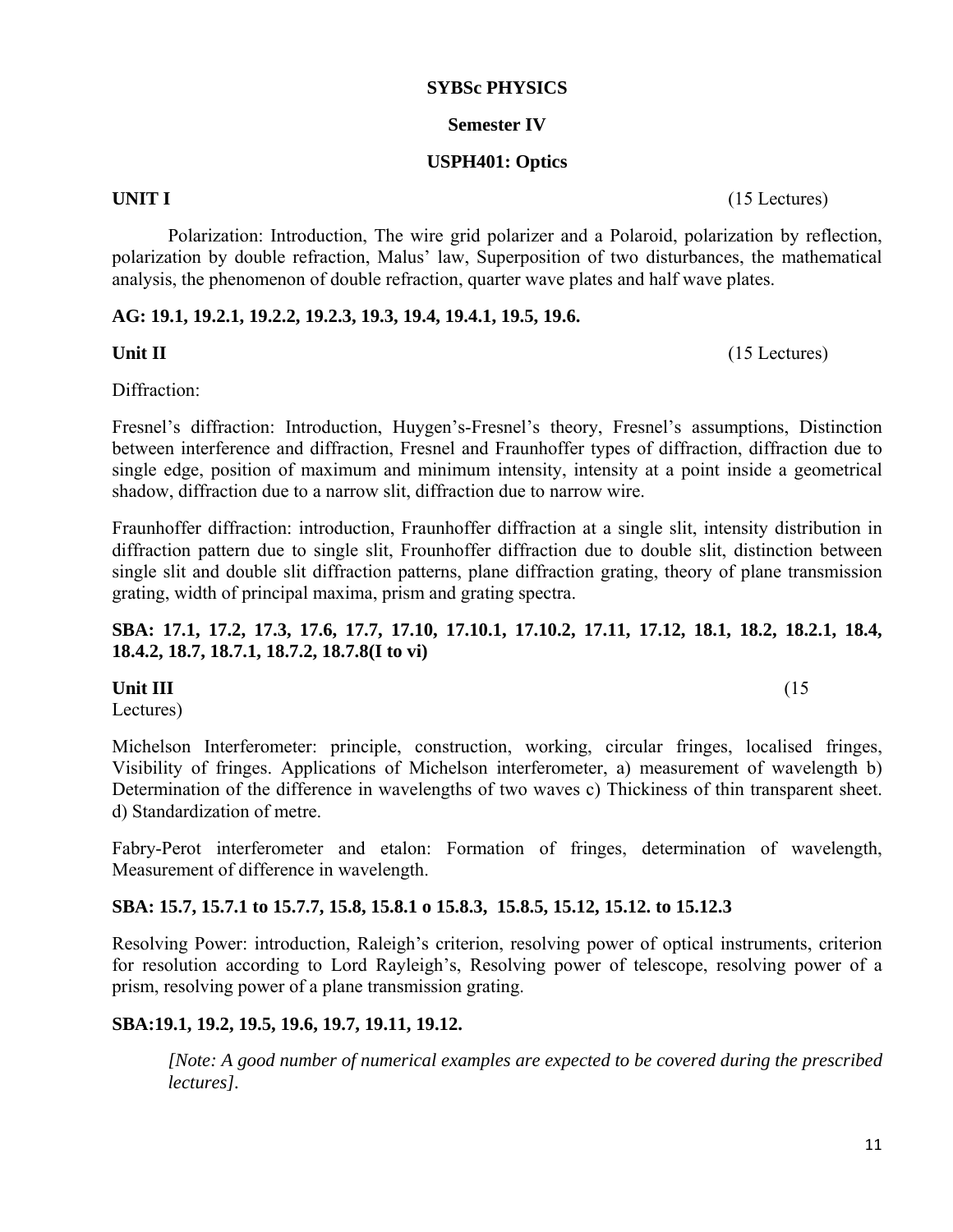#### **REFRENCES**

1. SBA.: A text book of Optics – Subramanyam, Brij Lal, Avadhanulu – S. Chand & Co. Multicoloured Ed. 2007.

2. AG. : Optics – Ajoy Ghatak  $(3<sup>rd</sup> Ed)$  Mc. Graw Hill Co.

#### **USPH402: Electronics**

Unit I (15 Lectures)

*(Review of CE amplifiers, load line, operating point)* 

1. Transistor Biasing: inherent variations of transistor parameters, stabilization, essentials of transistor biasing circuit, stability factor, methods of transistor biasing, Base resistor method, biasing with feedback resistor (Collector to base bias), voltage divider bias method, midpoint biasing. Silicon versus germanium.

#### **MM: 12.2, TO 12.10, 12.12, 12.14**

2. General amplifier characteristics

 Concept of amplification, amplifier notations, current gain, Voltage gain, power gain, input resistance, output resistance Decibels and frequency response: general theory of feedback, reasons for negative feedback, loop gain, practical circuit of transistor amplifier, phase reversal.

#### **AM: 7.1, 7.2, 7.3, 7.4, TO 7.7, 17.1, 17.2, 17.3.**

**SC: 9.3, 9.4.** 

**MM: 13.4, 13.5.** 

#### **UNIT II** (15

Lectures)

1. Oscillators: Introduction, effect of positive feedback. Requirements for oscillations, phase shift oscillator, Wien bridge oscillator, Colpitt's oscillator.

AM: 18.0 TO 18.3, 18.5, 18.6

2. Operational amplifiers: symbol, ideal op-Amp, Opamp IC, architecture, Inverting amplifier, Non inverting amplifier, frequency Response and slew rate, Opamp applications: summing amplifier, differential amplifier, integrator, differentiator, emitter coupled differential amplifier.

#### **SC: 11.1 TO 11.5, 11.8.2,11.8.3, 11.9, 11.9.1,11.9.2, 11.9.3, 11.9.4,**

### **MM: 17.1 FOR DIFFERENTIAL AMPLIFIER**

#### **Unit III** (15)

Lectures)

1. Number system: Decimal, binary, hexadecimal number system and their mutual conversions, binary arithmetic, representation of Binary numbers, addition and subtraction using 2's compliment.

12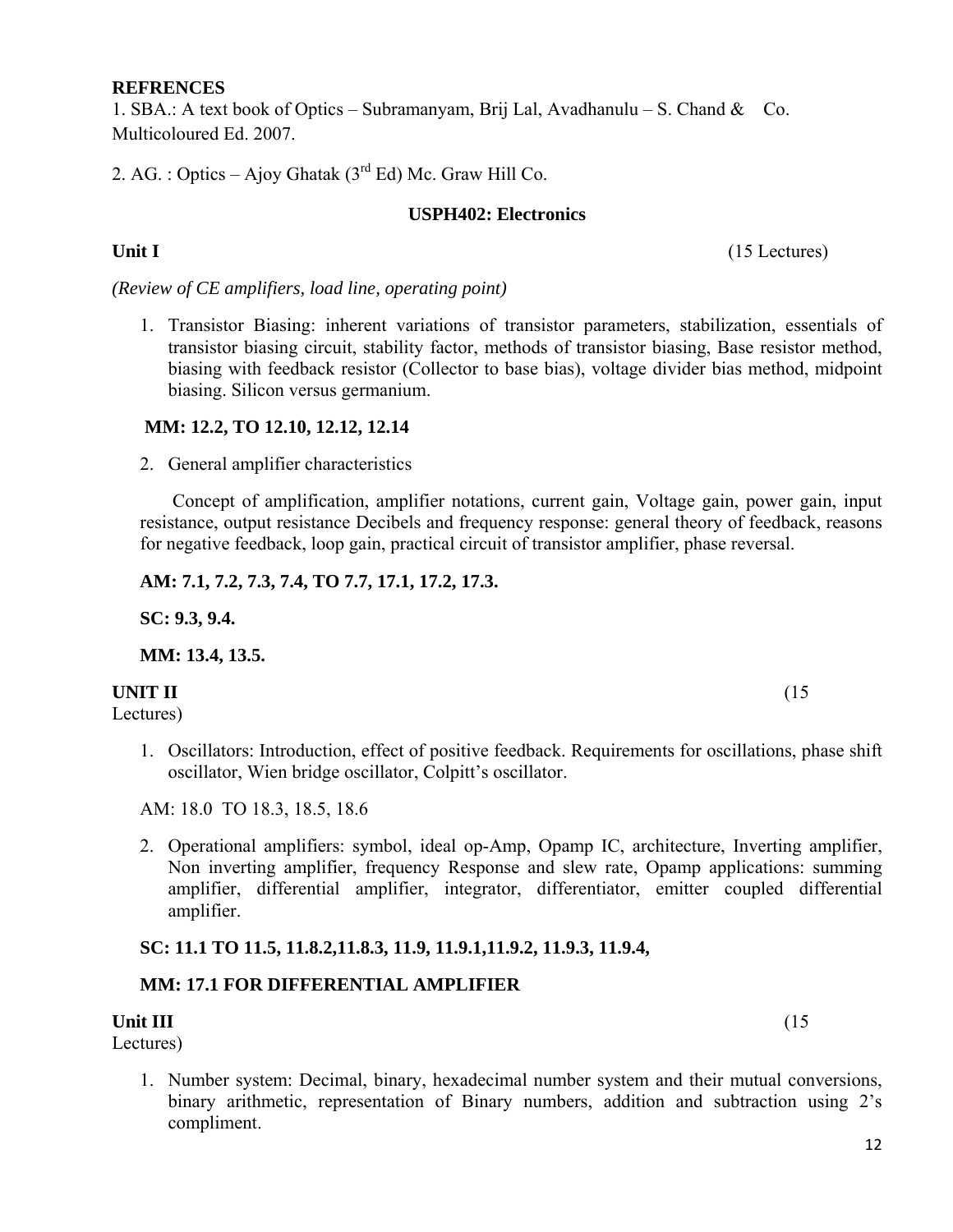2. Implementation of logic circuit from truth tables:

Sum of products and product of sums method

3. Flip-flop and counters: R-S flip flops, clocked RS flip flop D Flip flop, edge triggered J K flip flop, Master slave flip flop, T flip flop, D Flip flop using JK flip flop, 4 biy binary ripple up counter, 4 bit binary ripple down counter.

#### **SC: 1) 15.3, 15.3.1, 15.3.2, 15.3.4, 15.3.5, 15.3.6**

#### **2) 15.7, 15.7.1, 15.7.2.**

### **3) 15.11, 15.11.1, 15.11.2, 15.11.3 TO 15.11.8, 15.12.2**

*[Note: A good number of numerical examples are expected to be covered during the prescribed lectures].* 

#### **References:**

- 1. MM : Principles of Electronics V. K. Mehta & Rohit Mehta. (S. Chand Multicoloured illustrative edition)
- 2. AM : Electronic devices and circuits An introduction Allan Mottershead (PHI Pvt. Ltd.  $EEE - Reprint - 2007$

3. SC : A textbook of electronics – Santanu Chattopadhyay New Central Book Agency. 2006 Ed.

4. M : Electronic principles – A. P. Malvino – TMH ( $6^{th}$  Ed.).

#### **Additional references:**

UNIT – I: Electronics Fundamental and applications ( $8<sup>th</sup>$  Ed.) D. Chattopadhyay & P. C. Rakshit ( New Age International)

Unit-II : Electronic Devices and Circuit theory, Robert Boylestand & Louis Nashelsky (PHI)

UNIT–III : Digital Principles and applications, Malvino and Leach

#### **USPH403: Introduction to Special Theory of Relativity and Wave Mechanics**

Unit I (15 Lectures)

Experimental background of special theory of relativity, Galilean transformations, Newtonian relativity, Electromagnetism and Newtonian relativity. Attempts to locate absolute frame: Michelson- Morley experiment, Attempts to preserve the concept of a preferred ether frame: Lorentz Fitzgerald contraction and ether drag hypothesis, Attempt to modify electrodynamics, postulates of the special theory of relativity.

#### **RR: 1.1 TO 1.9**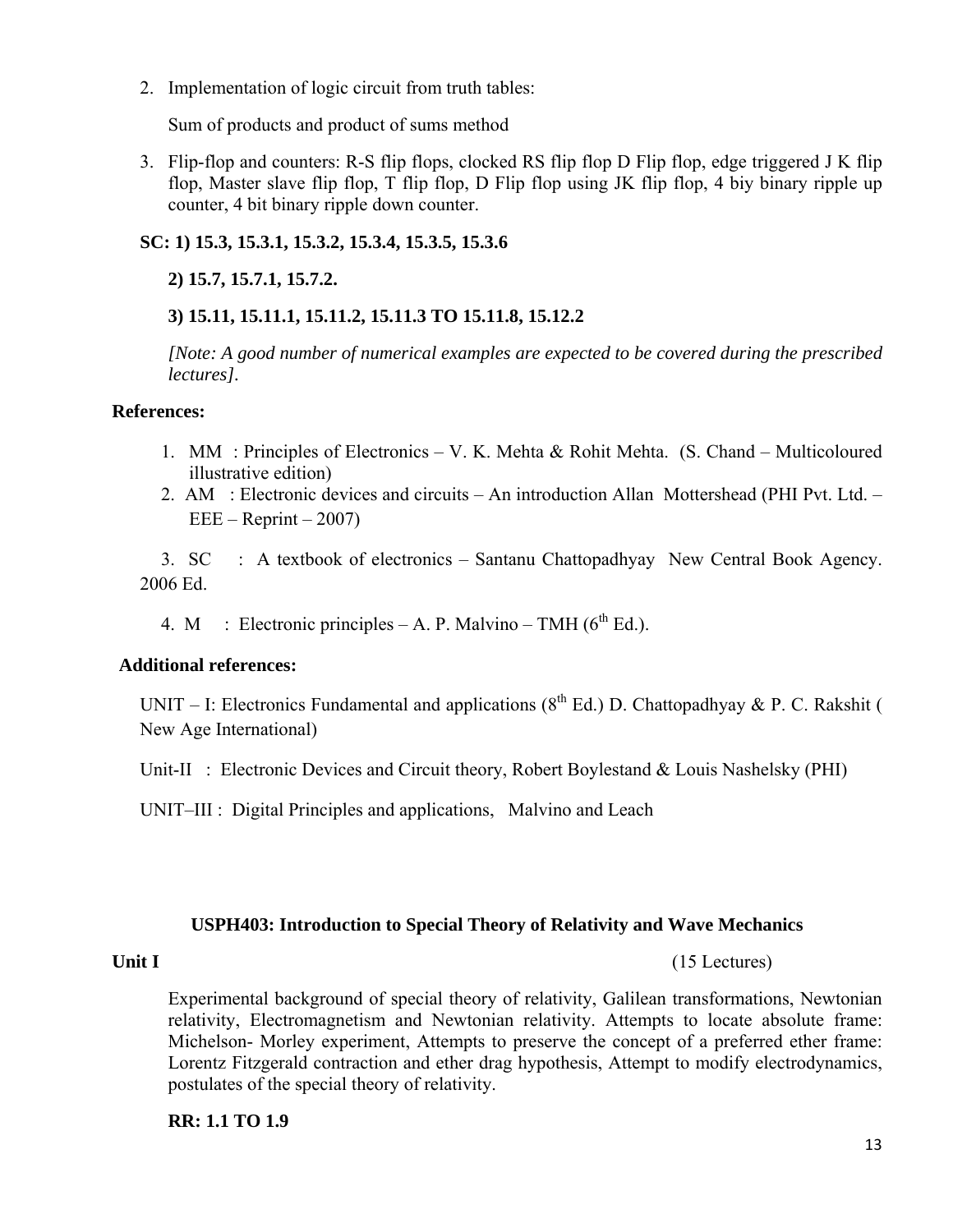#### Unit II (15 Lectures)

Quantum mechanics, Wave equation, Schrodinger equation- time dependent form, Linearity and superposition, Expectation values, operators, Schrodinger ewquation- stady state form.

Worked out examples and problems.

#### **AB:5.1 TO 5.7**

Free states: The free particle, potential step, The rectangular potential barrier- the Tunnel effect, Emission of a particle for a radioactive element. Square well potential, free states, Bound states: particle in a box, particle in a rectangular three dimensional box.

Worked out examples and problems.

### **SPS: 5.1 TO 5.6, 6.1 TO 6.3.**

*[NOTE: A good number of numerical examples are expected to be covered during the prescribed lectures.]* 

#### **References:**

- 1. RR : Introduction to Special Theory of Relativity= Robert Resnick (Wiley Eastern Ltd)
- 2. SPS: Quantum Mechanics S P Singh, M K Bagade, Kamal Singh, S. Chand : 2004 Ed.

3. AB : Concepts of Modern Physics – A. Beiser  $(6^{th} Ed.)$  Tata McGraw Hill.

#### **Additional references:**

### **UNIT – II**

Special theory of Relativity – A P French – Thomas Nelson and Sons.

#### **Unit III** (15 Lectures)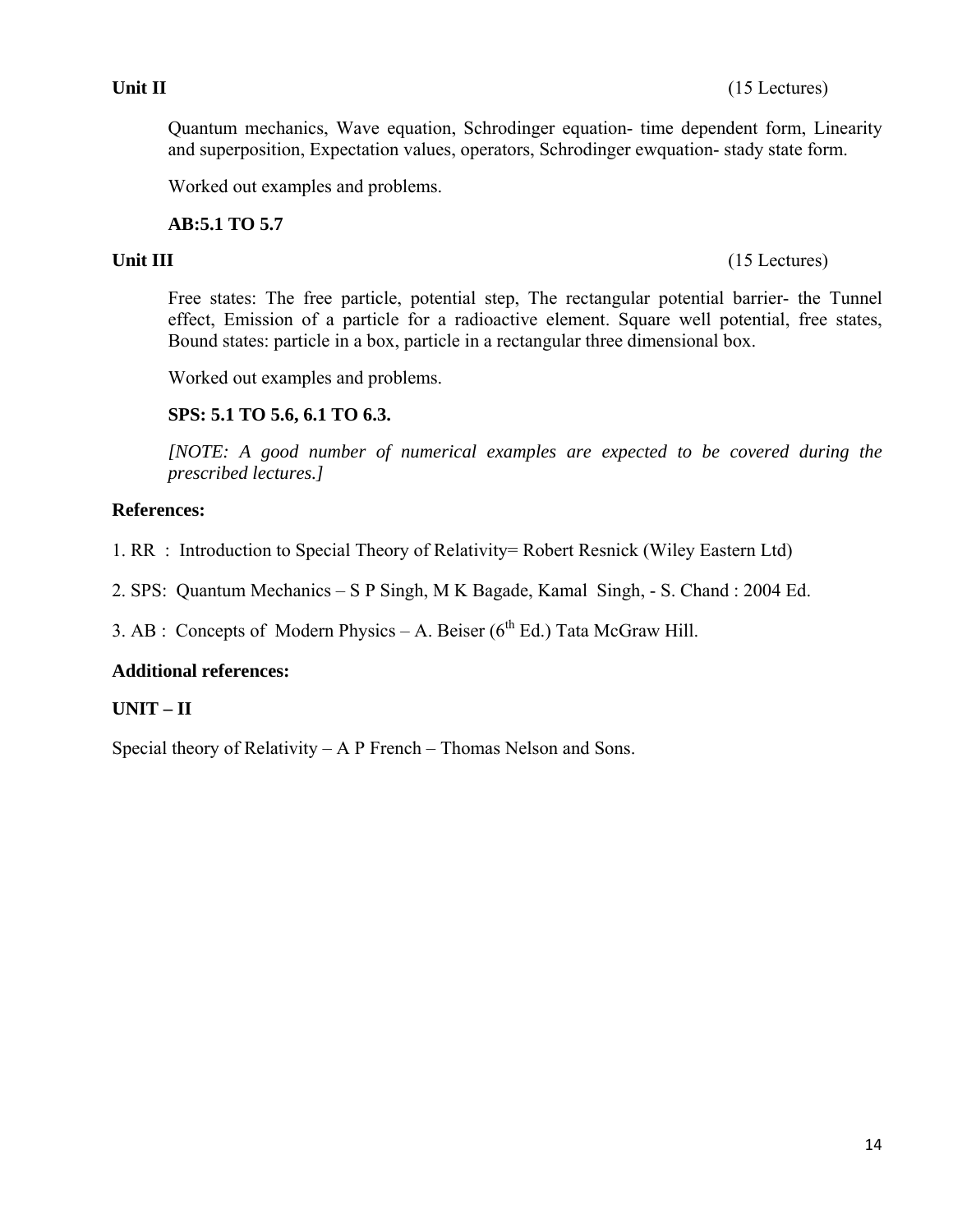#### **Revised Practical course: USPHP4 : Regular experiments:**

#### **Group A**

- 1. Optical lever : determination of μ
- 2. Determination of Couchy's constants.
- 3. Cylindrical obstacle : determination of λ
- 4. Fresnel's biprism : determination of λ
- 5. Resolving power of telescope.
- 6. Brewster's law : determination of  $\mu$

#### **Group B**

- 7. Opamp: inverting amplifier
- 8. Opamp : noninverting amplifier and voltage follower
- 9. Opamp : difference amplifier
- 10. Opamp: integrator
- 11. Opamp : Differentiator.
- 12. Passive band pass filter.

#### **Group C**

- 13. Verification of Stefan's law ( electrical method)
- 14. Determination of absolute capacitance using BG
- 15. High resistance by mirror galvanometer
- 16. Series Capacitance Bridge.
- 17. LCR parallel resonance.
- 18. Verification of maximum power transfer theorem.

#### **Demonstration experiments:**

- 1. Laser experiments : straight edge, single slit, ruler grating
- 2. Optical fibre : transmission of signal
- 3. Concept of beats
- 4. Coupled oscillations and resonance
- 5. Error analysis of a given experiment